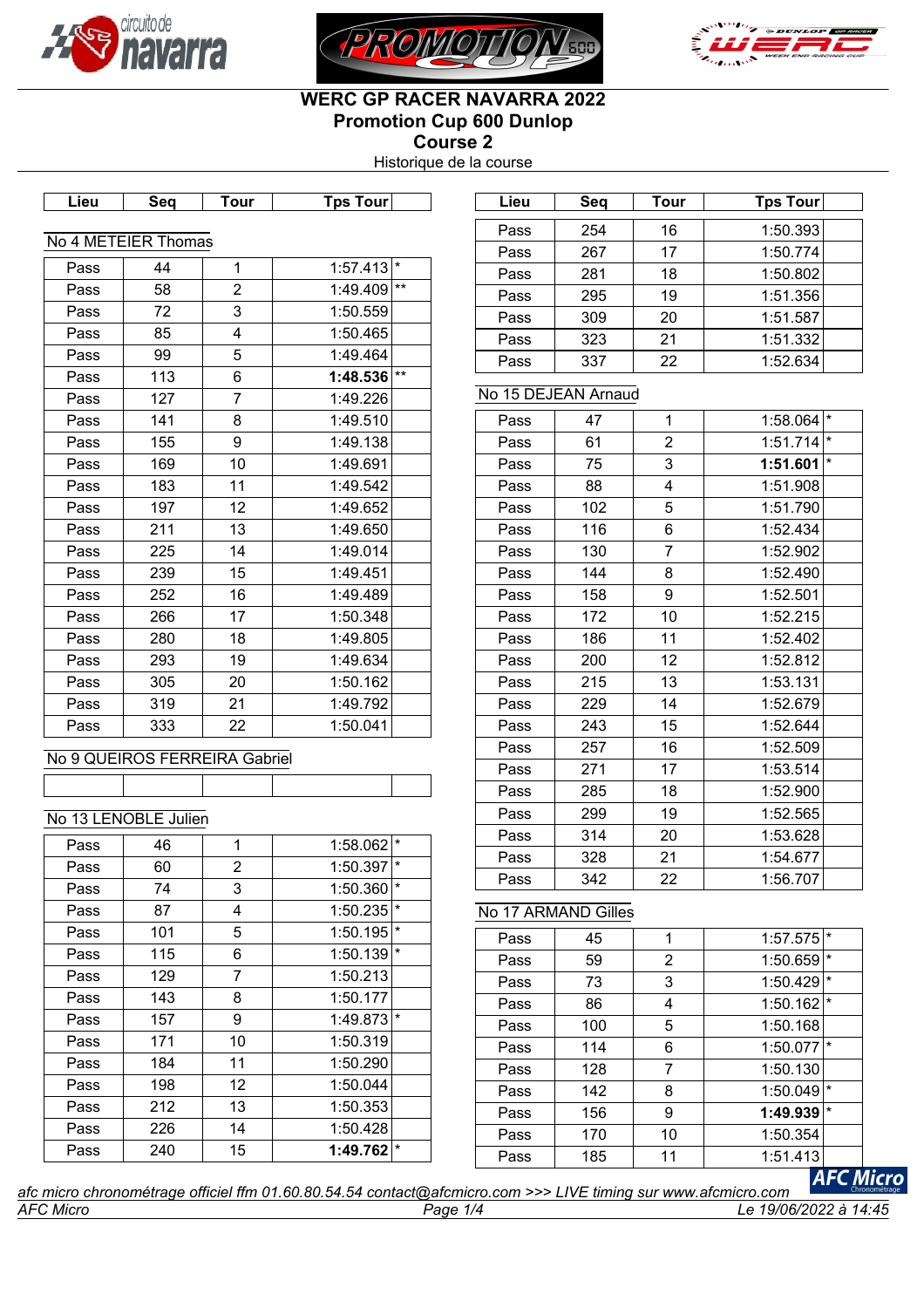





#### Promotion Cup 600 Dunlop Course 2 Historique de la course

| .ieu | sea | ™our | Tourl<br>Гps |  |
|------|-----|------|--------------|--|
|      |     |      |              |  |

# No 17 ARMAND Gilles

| Pass | 199 | 12 | 1:50.273 |
|------|-----|----|----------|
| Pass | 213 | 13 | 1:50.866 |
| Pass | 227 | 14 | 1:51.389 |
| Pass | 241 | 15 | 1:51.667 |
| Pass | 255 | 16 | 1:51.746 |
| Pass | 269 | 17 | 1:52.051 |
| Pass | 282 | 18 | 1:52.065 |
| Pass | 296 | 19 | 1:51.352 |
| Pass | 310 | 20 | 1:52.127 |
| Pass | 324 | 21 | 1:53.087 |
| Pass | 338 | 22 | 1:55.016 |

### No 22 MC GOVERN Rikki

| Pass | 50  | 1              | $2:01.723$ <sup>*</sup> |         |
|------|-----|----------------|-------------------------|---------|
| Pass | 64  | $\overline{2}$ | 1:53.949                | $\star$ |
| Pass | 78  | 3              | 1:54.328                |         |
| Pass | 91  | 4              | 1:54.709                |         |
| Pass | 105 | 5              | 1:53.980                |         |
| Pass | 119 | 6              | 1:53.177                | $\star$ |
| Pass | 133 | $\overline{7}$ | 1:53.985                |         |
| Pass | 147 | 8              | 1:52.975                | $\star$ |
| Pass | 161 | 9              | 1:53.351                |         |
| Pass | 175 | 10             | 1:53.797                |         |
| Pass | 190 | 11             | 1:54.747                |         |
| Pass | 205 | 12             | 1:54.580                |         |
| Pass | 219 | 13             | 1:53.570                |         |
| Pass | 234 | 14             | 1:54.459                |         |
| Pass | 248 | 15             | 1:53.293                |         |
| Pass | 262 | 16             | 1:53.062                |         |
| Pass | 276 | 17             | 1:53.271                |         |
| Pass | 290 | 18             | 1:53.320                |         |
| Pass | 303 | 19             | 1:53.221                |         |
| Pass | 317 | 20             | 1:52.597                | ¥       |
| Pass | 331 | 21             | 1:53.437                |         |
| In   | 345 | 22             | 2:20.469                |         |

| Lieu | Seq                     | <b>Tour</b>     | <b>Tps Tour</b>         | Lieu | Seq | Tour | Tps Tour                |  |
|------|-------------------------|-----------------|-------------------------|------|-----|------|-------------------------|--|
|      |                         |                 |                         | Pass | 151 | 8    | $1:50.139$ <sup>*</sup> |  |
|      | <b>17 ARMAND Gilles</b> |                 |                         | Pass | 165 | 9    | 1:52.536                |  |
| Pass | 199                     | 12 <sup>2</sup> | 1:50.273                | Pass | 178 | 10   | 1:53.094                |  |
| Pass | 213                     | 13              | 1:50.866                | Pass | 189 | 11   | 1:52.378                |  |
| Pass | 227                     | 14              | 1:51.389                | Pass | 203 | 12   | 1:50.896                |  |
| Pass | 241                     | 15              | 1:51.667                | Pass | 217 | 13   | 1:51.894                |  |
| Pass | 255                     | 16              | 1:51.746                | Pass | 231 | 14   | 1:50.320                |  |
| Pass | 269                     | 17              | 1:52.051                | Pass | 245 | 15   | 1:50.504                |  |
| Pass | 282                     | 18              | 1:52.065                | Pass | 259 | 16   | 1:50.150                |  |
| Pass | 296                     | 19              | 1:51.352                | Pass | 272 | 17   | 1:50.209                |  |
| Pass | 310                     | 20              | 1:52.127                | Pass | 286 | 18   | $1:49.812$ <sup>*</sup> |  |
| Pass | 324                     | 21              | 1:53.087                | Pass | 300 | 19   | 1:49.857                |  |
| Pass | 338                     | 22              | 1:55.016                | Pass | 313 | 20   | 1:50.237                |  |
|      | 22 MC GOVERN Rikki      |                 |                         | Pass | 327 | 21   | $1:49.030$ <sup>*</sup> |  |
|      |                         |                 | $2:01.723$ <sup>*</sup> | Pass | 341 | 22   | 1:49.475                |  |
| Pass | 50                      |                 |                         |      |     |      |                         |  |

## No 33 VACHERON Nicolas

| Pass | 56  | 1              | l∗<br>2:04.849      |  |
|------|-----|----------------|---------------------|--|
| Pass | 70  | $\overline{c}$ | $\star$<br>1:55.457 |  |
| Pass | 84  | 3              | 1:55.658            |  |
| Pass | 97  | 4              | 1:56.260            |  |
| Pass | 112 | 5              | 1:56.250            |  |
| Pass | 125 | 6              | ×<br>1:55.409       |  |
| Pass | 139 | $\overline{7}$ | 1:55.810            |  |
| Pass | 153 | 8              | 1:55.922            |  |
| Pass | 168 | 9              | 1:56.937            |  |
| Pass | 182 | 10             | 1:55.780            |  |
| Pass | 196 | 11             | $\star$<br>1:54.230 |  |
| Pass | 210 | 12             | 1:54.822            |  |
| Pass | 223 | 13             | 1:55.583            |  |
| Pass | 237 | 14             | 1:54.746            |  |
| Pass | 251 | 15             | 1:54.966            |  |
| Pass | 265 | 16             | 1:55.068            |  |
| Pass | 279 | 17             | 1:55.269            |  |
| Pass | 292 | 18             | 1:55.236            |  |
| Pass | 306 | 19             | l*<br>1:54.048      |  |
| Pass | 320 | 20             | $\star$<br>1:53.420 |  |
| Pass | 334 | 21             | 1:54.262            |  |

## No 31 CIVRAY Benjamin

| Pass | 43  | $1**$<br>1:55.671       |  |
|------|-----|-------------------------|--|
| Pass | 57  | $1:51.116$ **           |  |
| Pass | 71  | $1:50.405$ <sup>*</sup> |  |
| Pass | 98  | 2:16.998                |  |
| Pass | 111 | 1:53.518                |  |
| Pass | 123 | 1:52.249                |  |
| Pass | 137 | 1:51.178                |  |

# No 38 SPECHT Alexis

| Pass | 54  |   | $2:04.036$ <sup>*</sup> |  |
|------|-----|---|-------------------------|--|
| Pass | 68  |   | $1:55.804$ *            |  |
| Pass | 82  |   | $1:55.504$ $*$          |  |
| Pass | 95  |   | 1:56.039                |  |
| Pass | 110 | 5 | 1:56.256                |  |
| Pass | 126 |   | 1:56.295                |  |

ro: *afc micro chronométrage officiel ffm 01.60.80.54.54 contact@afcmicro.com >>> LIVE timing sur www.afcmicro.com AFC Micro Page 2/4 Le 19/06/2022 à 14:45*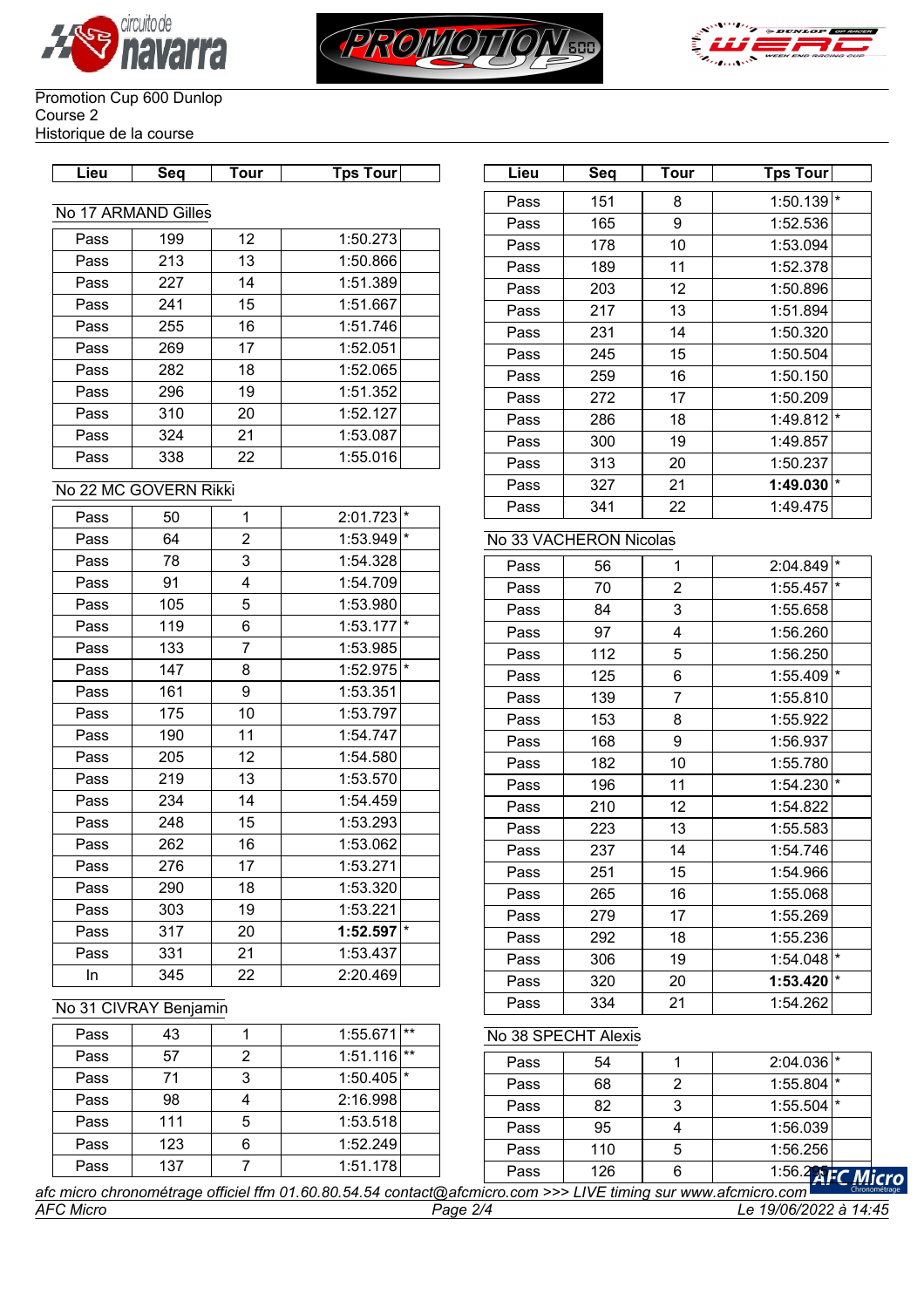





#### Promotion Cup 600 Dunlop Course 2 Historique de la course

| ∟ieu | Sea | Tour | Tɒs Tourl |  |
|------|-----|------|-----------|--|

### No 38 SPECHT Alexis

| Pass | 140 | 7  | 1:56.191 |          |
|------|-----|----|----------|----------|
| Pass | 154 | 8  | 1:56.133 |          |
| Pass | 167 | 9  | 1:55.808 |          |
| Pass | 180 | 10 | 1:55.419 | $^\star$ |
| Pass | 194 | 11 | 1:54.547 | $\star$  |
| Pass | 208 | 12 | 1:54.927 |          |
| Pass | 221 | 13 | 1:54.818 |          |
| Pass | 235 | 14 | 1:55.383 |          |
| Pass | 249 | 15 | 1:54.967 |          |
| Pass | 263 | 16 | 1:55.384 |          |
| Pass | 277 | 17 | 1:55.376 |          |
| Pass | 294 | 18 | 1:57.148 |          |
| Pass | 308 | 19 | 1:55.280 |          |
| Pass | 322 | 20 | 1:58.187 |          |
| Pass | 336 | 21 | 1:55.271 |          |

## No 44 HUSSON Theo

| Pass | 48  | 1              | 1:59.966 | $\star$ |
|------|-----|----------------|----------|---------|
| Pass | 63  | 2              | 1:53.423 | $\star$ |
| Pass | 77  | 3              | 1:51.418 | $\star$ |
| Pass | 89  | 4              | 1:52.890 |         |
| Pass | 103 | 5              | 1:51.760 |         |
| Pass | 117 | 6              | 1:51.892 |         |
| Pass | 131 | $\overline{7}$ | 1:52.026 |         |
| Pass | 145 | 8              | 1:51.710 |         |
| Pass | 159 | 9              | 1:52.278 |         |
| Pass | 173 | 10             | 1:52.000 |         |
| Pass | 187 | 11             | 1:51.632 |         |
| Pass | 201 | 12             | 1:51.940 |         |
| Pass | 214 | 13             | 1:51.322 | $\star$ |
| Pass | 228 | 14             | 1:52.027 |         |
| Pass | 242 | 15             | 1:52.177 |         |
| Pass | 256 | 16             | 1:52.008 |         |
| Pass | 270 | 17             | 1:52.067 |         |
| Pass | 284 | 18             | 1:52.581 |         |
| Pass | 298 | 19             | 1:52.641 |         |
| Pass | 312 | 20             | 1:51.933 |         |
| Pass | 326 | 21             | 1:51.119 | $\star$ |
| Pass | 340 | 22             | 1:50.801 | $\star$ |

| Lieu | Seq              | Tour           | <b>Tps Tour</b>         | Lieu | Seq | <b>Tour</b>    | Tps Tour                |
|------|------------------|----------------|-------------------------|------|-----|----------------|-------------------------|
|      |                  |                |                         | Pass | 96  | 4              | 1:56.209                |
|      | 38 SPECHT Alexis |                |                         | Pass | 109 | 5              | $1:55.331$ $*$          |
| Pass | 140              | $\overline{7}$ | 1:56.191                | Pass | 124 | 6              | 1:55.871                |
| Pass | 154              | 8              | 1:56.133                | Pass | 138 | $\overline{7}$ | 1:56.329                |
| Pass | 167              | 9              | 1:55.808                | Pass | 152 | 8              | 1:56.169                |
| Pass | 180              | 10             | $1:55.419$ <sup>*</sup> | Pass | 166 | 9              | 1:56.250                |
| Pass | 194              | 11             | $1:54.547$ $*$          | Pass | 181 | 10             | 1:56.072                |
| Pass | 208              | 12             | 1:54.927                | Pass | 195 | 11             | $1:54.461$ <sup>*</sup> |
| Pass | 221              | 13             | 1:54.818                | Pass | 209 | 12             | 1:54.892                |
| Pass | 235              | 14             | 1:55.383                | Pass | 222 | 13             | 1:55.491                |
| Pass | 249              | 15             | 1:54.967                | Pass | 236 | 14             | 1:54.735                |
| Pass | 263              | 16             | 1:55.384                | Pass | 250 | 15             | 1:55.003                |
| Pass | 277              | 17             | 1:55.376                | Pass | 264 | 16             | 1:55.175                |
| Pass | 294              | 18             | 1:57.148                | Pass | 278 | 17             | 1:55.418                |
| Pass | 308              | 19             | 1:55.280                | Pass | 291 | 18             | 1:55.066                |
| Pass | 322              | 20             | 1:58.187                | Pass | 307 | 19             | 1:55.124                |
| Pass | 336              | 21             | 1:55.271                | Pass | 321 | 20             | 1:54.607                |
|      |                  |                |                         |      |     |                | $1:54.385$ <sup>*</sup> |
|      | 44 HUSSON Theo   |                |                         | Pass | 335 | 21             |                         |

# No 66 GURDEBEKE Gautier

| Pass | 49  | 1              | ١*<br>2:00.655      |
|------|-----|----------------|---------------------|
| Pass | 62  | $\overline{2}$ | $\star$<br>1:51.417 |
| Pass | 76  | 3              | 1:52.481            |
| Pass | 90  | 4              | 1:53.205            |
| Pass | 104 | 5              | 1:52.747            |
| Pass | 118 | 6              | 1:52.835            |
| Pass | 132 | $\overline{7}$ | 1:52.517            |
| Pass | 146 | 8              | 1:51.743            |
| Pass | 160 | 9              | 1:52.476            |
| Pass | 174 | 10             | 1:52.503            |
| Pass | 188 | 11             | 1:53.266            |
| Pass | 202 | 12             | 1:53.092            |
| Pass | 216 | 13             | 1:53.664            |
| Pass | 230 | 14             | 1:53.651            |
| Pass | 244 | 15             | 1:53.796            |
| Pass | 258 | 16             | 1:52.887            |
| Pass | 273 | 17             | 1:51.754            |
| Pass | 287 | 18             | 1:52.015            |
| Pass | 301 | 19             | 1:53.683            |
| Pass | 315 | 20             | 1:53.970            |
| Pass | 329 | 21             | 1:55.113            |
| Pass | 343 | 22             | 1:56.903            |

### No 57 DEGRUGILLIERS Charles

| Pass | 55       | $2:04.285$ <sup>*</sup> | No 78 GAUTIER Romain |          |                          |
|------|----------|-------------------------|----------------------|----------|--------------------------|
| Pass | 69       | $1:55.744$ $*$          | Pass                 | r o<br>ັ | $2:02.502$ <sup>*</sup>  |
| Pass | o٥<br>ია | $1:55.536$  *           | Pass                 | ^¬<br>O. | 1:56.1<br><b>C</b> Micro |

*AFC Micro Page 3/4 Le 19/06/2022 à 14:45 afc micro chronométrage officiel ffm 01.60.80.54.54 contact@afcmicro.com >>> LIVE timing sur www.afcmicro.com*